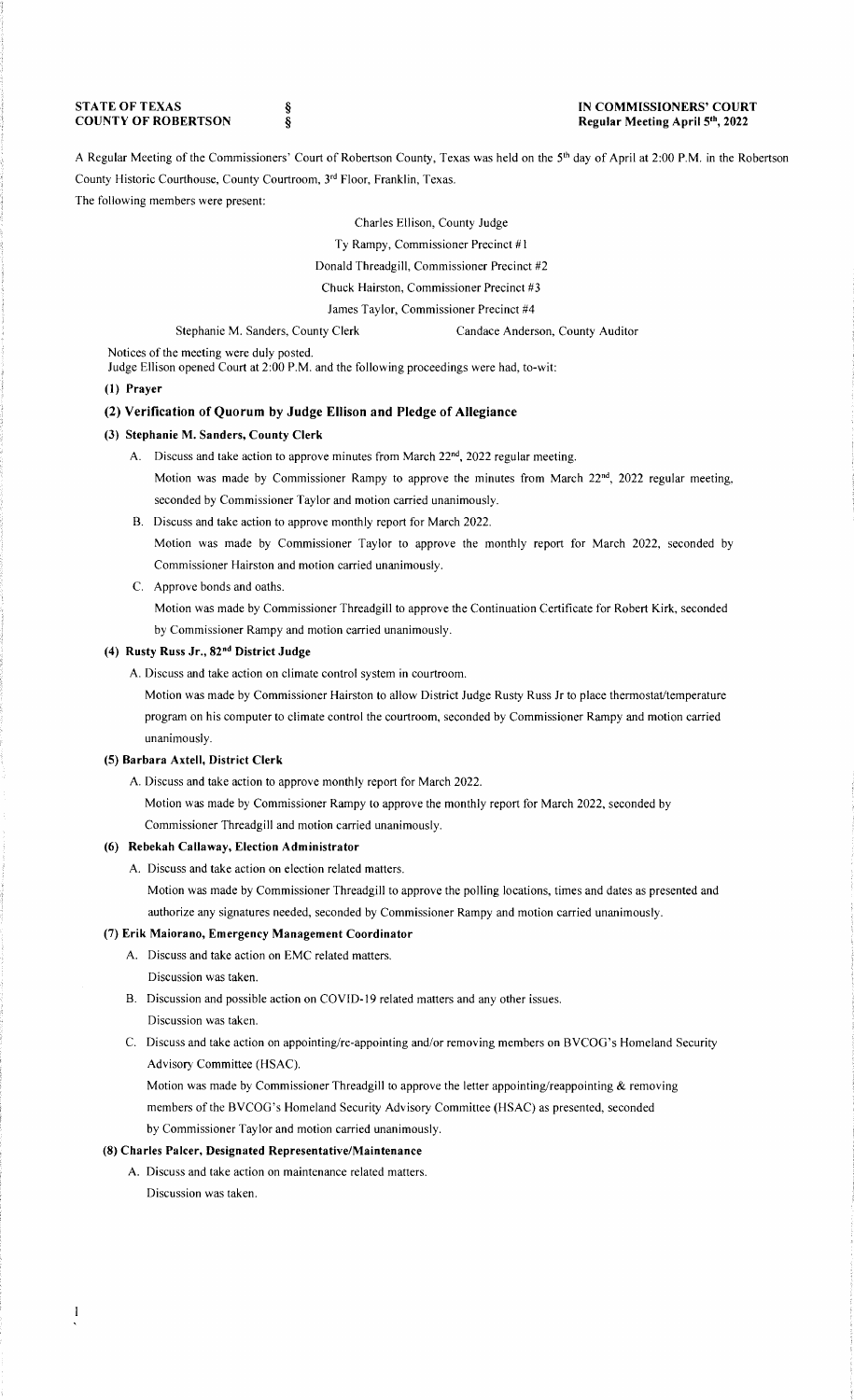#### **(9) Ty Rampy, Commissioner Precinct I**

A. Discussion and possible action on court ordered regulatory on-site sewage facilities requirements for conditional approval to be sent to Texas Commission on Environmental Quality (TCEQ) and then to be returned for court action.

Table.

## **(10) Chuck Hairston, Commissioner Precinct 3**

A. Discussion and possible action on presentation by Ross Bush for approval/rejection on the final residential subdivision plat - East New Baden in Precinct 3, Robertson County, Texas. Motion was made by Commissioner Hairston to approve the final residential subdivision plat - East New Baden in Precinct 3, Robertson County, Texas, pending legal, seconded by Commissioner Rampy and motion carried unanimously.

# **(11) Charles L. Ellison, County Judge**

- A. Discuss any budget related matters or county business. Discussion was taken.
- B. Discussion and possible action on new Sheriff's Office & Jail, construction related matters and any other issues. Discussion was taken.
- C. Discussion and possible action on Courthouse Security related matters and any other issues. No action taken.
- D. Discuss and take action to place of record the Rental Agreements and Maintenance Agreement between Robertson County and Ubeo Business Services that was approved in Commissioners Court on February 28, 2022. Motion was made by Commissioner Taylor to place of record the Rental Agreements and Maintenance Agreement between Robertson County and Ubeo Business Services that was approved in Commissioners Court on February 28<sup>th</sup>, 2022, also to include the County Agent and authorize the Judge to sign, seconded by Commissioner Rampy and motion carried unanimously.
- E. Discuss and take action to place of record Robertson County Extended Disaster Declaration COVID-19 through April 22, 2022.

Motion was made by Commissioner Taylor to place of record the Robertson County Extended Disaster Declaration - COVID-19 through April 22nd, 2022, seconded by Commissioner Threadgill and motion carried unanimously.

F. Discuss and take action to place of record Robertson County Extended Disaster Declaration - severe storms and heavy rain beginning May 17, 2021 through April 20. 2022.

Motion was made by Commissioner Rampy to place of record Robertson County Extended Disaster Declaration severe storms and heavy rain beginning May 17, 2021 through April 20. 2022, seconded by Commissioner Threadgill and motion carried unanimously.

G. Discuss and take action to place of record Robertson County Extended Disaster Declaration - winter weather conditions through April 29, 2022. Motion was made by Commissioner Threadgill to place of record Robertson County Extended Disaster Declaration - winter weather conditions through April 29, 2022, seconded by Commissioner Rampy and

motion carried unanimously. H. Discuss and take action to approve and sign a Proclamation designating April 2022 as Sexual Assault Awareness

and Prevention Month. Motion was made by Commissioner Taylor to approve a Proclamation designating April 2022 as Sexual Assault Awareness and Prevention Month and authorize any signatures needed, seconded by Commissioner Hairston and motion carried unanimously.

I. Discussion and possible action on request for funding for fiscal year 2022 from Patricia Pitones with the Sexual Assault Resource Center.

Motion was made by Commissioner Threadgill to approve \$3,000.00 to be paid out of contingency for the Assault Resource Center, pending legal, seconded by Commissioner Taylor and motion carried unanimously.

J. Discuss and take action to approve and sign a Proclamation to proclaim April 24, 2022 to May I, 2022 as Soil & Water Stewardship Week.

Motion was made by Commissioner Threadgill approve and sign a Proclamation to proclaim April 24, 2022 to May I, 2022 as Soil & Water Stewardship Week and authorize any signatures needed, seconded by Commissioner Rampy and motion carried unanimously.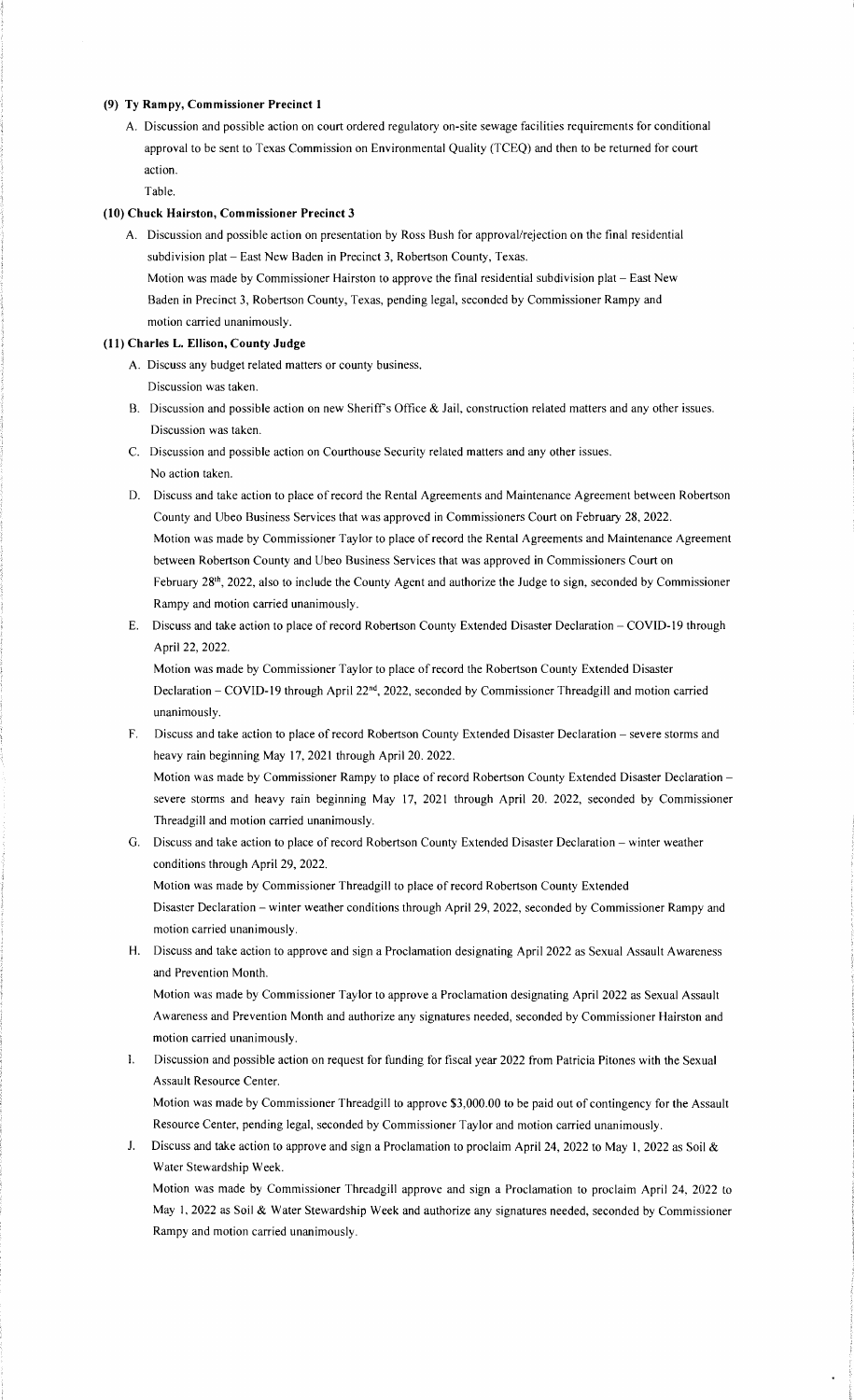**K.** Discuss and take action on quote received from the BVCOG - IT to replace the remaining access points for the Robertson County Courthouse.

Motion was made by Commissioner Taylor to approve the invoice to BVCOG - IT in the amount of \$10,757.04 to be paid out of overall contingency, seconded by Commissioner Hairston and motion carried unanimously.

- L. Discussion and possible action on Notice of Funding Opportunity for the Department of Transpiration's Multimodal Project Discretionary Grant (application due by May 23, 2022). Table.
- M. Discussion and possible action on establishing dates for fishing at the Sheriff's Office and Jail. Motion was made by Commissioner Hairston to establish the first Saturday of June for fishing at the Sheriff's Office and Jail and authorize any signatures needed, seconded by Commissioner Rampy and motion carried unanimously.
- N. Discuss and take action on County Bum Ban.

Motion was made by Commissioner Rampy to activate the County Burn Ban until April 19th, 2022, seconded by Commissioner Hairston, motion carried and Commissioner Threadgill Opposed.

## **(12) Candy Anderson, County Auditor**

A. Discuss and take action on approving budget adjustments and/or amendments, credit applications and/or lease Purchase agreements, and/or cell phone allowance agreements.

Motion was made by Commissioner Threadgill to approve the budget adjustment for Emergency Management (see attached adjustment), seconded by Commissioner Rampy and motion carried unanimously. Motion was made by Commissioner Taylor to approve the budget adjustment for Road & Bridge Pct. 3 (see attached adjustment), seconded by Commissioner Threadgill and motion carried unanimously. Motion was made by Commissioner Hairston to approve the budget adjustment for Road & Bridge Pct. 4 (see attached adjustment), seconded by Commissioner Rampy and motion carried unanimously. Motion was made by Commissioner Rampy to approve the budget adjustment for Sheriff's Office (see attached adjustment), seconded by Commissioner Hairston and motion carried unanimously.

B. Settlement of Accounts: Discussion, consideration and possible action to settle and pay all accounts against the county as per Texas Local Government Code Section 115.021

Motion was made by Commissioner Threadgill to approve the travel expense for Mindy Turner - County Treasurer in the amount of \$542.75, seconded by Commissioner Hairston and motion carried unanimously. Motion was made by Commissioner Threadgill to approve the accounts payable invoice in the amount of \$191,923.42, seconded by Commissioner Rampy and motion carried unanimously.

#### **(13) Executive Session**

A. Closed meeting (Executive Session) pursuant to Section §551.071 of the Texas Government Code - Consultation with Attorney

Discussion with attorney regarding a matter in which the duty of the attorney to the governmental body under the Texas Disciplinary Rules of Professional Conduct of the State Bar of Texas conflicts with Texas Government Code Session 551 - Open Meetings Act; or discussion with attorney regarding a matter of contemplated litigation or a settlement offer or both; to wit: \_\_\_\_NONE

- B. Announcement of time and date closed meeting (executive session) for this matter and reconvene in open session. None.
- C. The Robertson County Court reserves the right to adjourn into Executive Session at any time during the course of this meeting to discuss any of the matters listed above as authorized by the Texas Government Code Sections 551.071 (Consultation with Attorney), 551.072 (Deliberations about Real Properties),

551.073 (Deliberations regarding Gifts and Donations), 551.074 (Personnel Matters), 551.076 (Deliberations regarding Security Devices or Security Audits), and 551.087 (Deliberations regarding Economic Development Negotiations)

None.

None.

# **(14) Reconvene into Regular Session**

A. The Robertson County Commissioners' Court will reconvene in a public meeting to discuss and take action on related matters.

# **(15) Adjourn**

Motion was made by Commissioner Rampy to adjourn, seconded by Commissioner Taylor and motion carried unanimously.